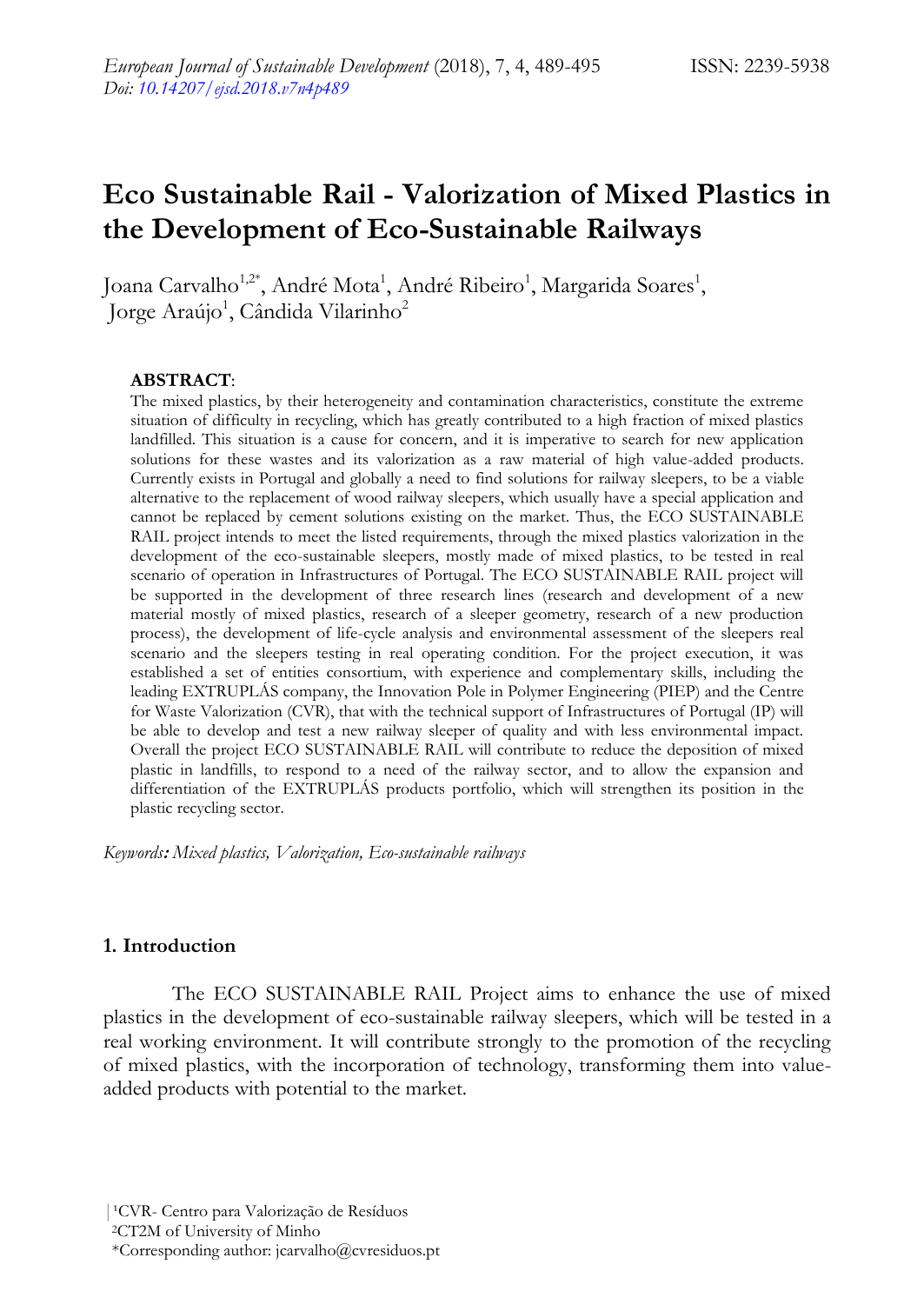## **2. Mixed Plastics - Recycling Problems**

In the last six and a half decades, thanks to its exceptional properties (great versatility, easy processability, low cost, low specific weight, adequate combination of physical and chemical characteristics, among others), plastic materials had an explosive growth in terms of production and consumption, becoming the most ubiquitous materials in this century, even surpassing (by volume) the ferrous materials.

 In fact, the properties of these materials make them particularly suitable for use in applications of high ubiquity and rapid obsolescence, such as packaging, namely food, which, together with high portability (consequence of low specific weight, versatility and easy processing), resistance to environmental degradation and the perception of reduced intrinsic value, make them dominant materials in municipal solid waste (MSW) and in the environment.

 It is estimated (it is difficult to consolidate accurately all the data) that in 2013, worldwide, 78 million tons of plastic materials in packaging were used, of which, in the End of Life (EoL), 11 million (14%) were energetically valorized and about 8 million recycled (20% of these in products with the same level of specifications - closed loop recycling). The remainder was either landfilled and was lost to the recycling process (since all recycling facilities have incomes of less than 100%, up to 50% in the case of heavily contaminated post-consumer plastics) or have been abandoned irresponsibly in the environment. On the other hand, considering all the applications of plastics and the countries of the European Union, in addition to the obvious reduction of scale (59 million tons were produced in 2014 and 26 million tons of waste generated), the situation of plastic materials is not qualitatively different from the world, as can be seen in Figure 1.



*Figure 1. 2006 to 2014 evolution of end-of-life treatments (EoL) of plastic materials in the EU28 [1]*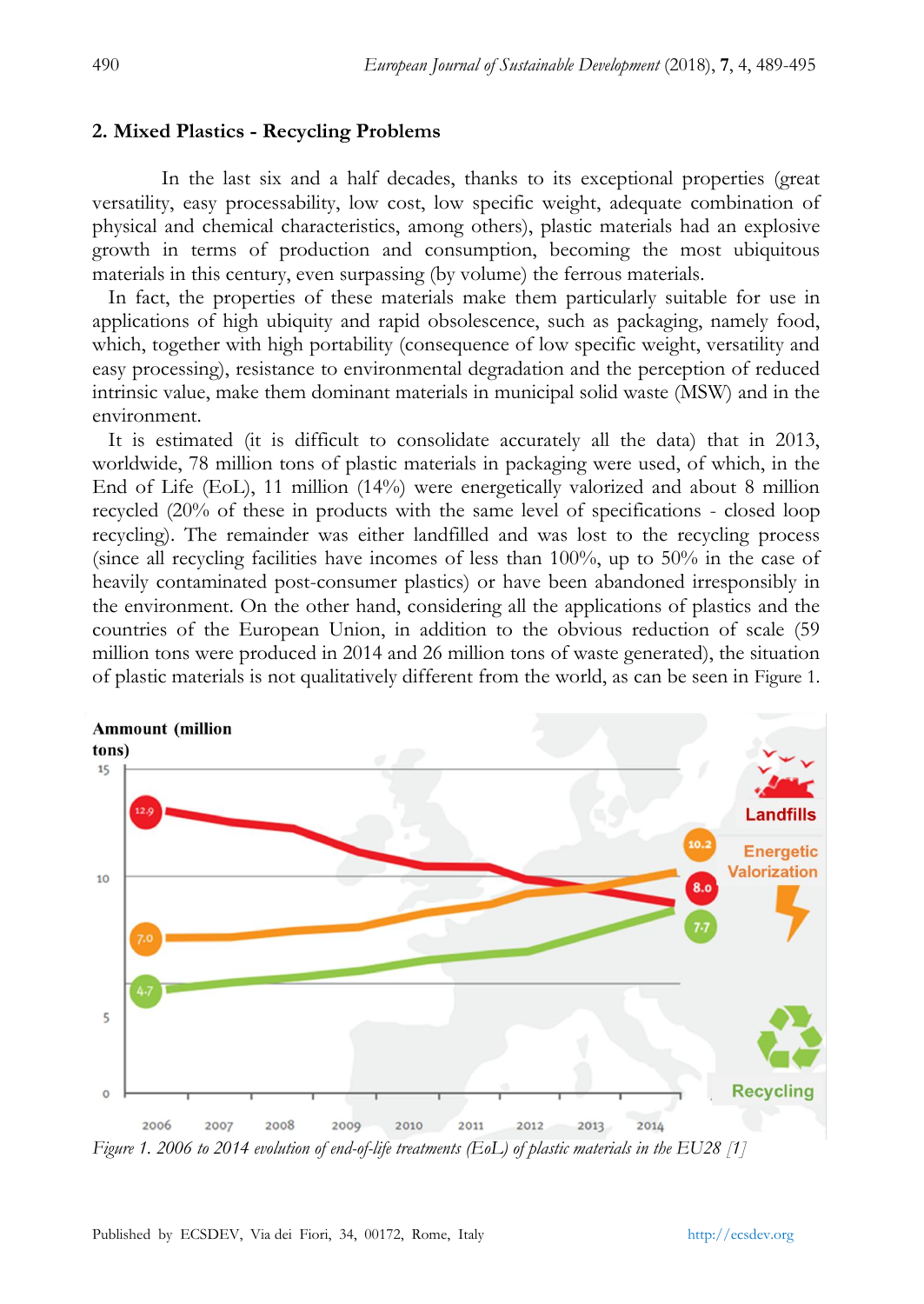However, in the European Union (EU28), the proportion of recycling and, above all, energy recovery, are higher than the world average, at 39.4% and 29.7%, respectively and landfilling is consequently lower. What is more significant is the growing importance of those treatments that, in 8 years, increased 46% and 64%, respectively. This situation reflects the dominant position of this economic and political bloc in the environmental field, worldwide. Obviously, the situation differs from country to country, reflecting the different economic and social situation of each, and its specific legislative framework.

 In Portugal, the document on waste, PERSU 2020 set targets that are in line with the various European Directives, transposed into national legislation [2]. The Landfills Directive is considered in these targets, which will increase the pressure on national agents to increase recycling of plastics and then their energy recovery [3]. In fact, this document assumes extremely ambitious targets for 2020, at the level of collection and referral for recycling of different materials and also at the packaging level.

## **3. Railroad sleepers - Problems of wood**

The history of the railroad, in Portugal and in the world, is inseparable from the wooden sleepers. Over the course of more than 150 years of history since the birth of railways in Portugal, the applications of the wooden sleepers on the national rail network have continued to be extensive, whether in works of art, track sets or track sections in that it is not possible to change the track platform which allows the placement of a crosspiece in reinforced concrete, which is more sensitive to less robust track platforms.

 In Portugal, the national rail network consists of about 2480 kilometers of roads open to the farm; of these, roughly 2145 kilometers are in the middle of concrete track and 254 kilometers in the middle of the wood track. The restriction on the placing of biocidal products on the market, introduced by Directive 98/8/EC, has led to the initiation of a process of replacing several products traditionally produced in wood and requiring drastic treatment to withstand environmental aggressions. In this situation, for example, are electricity poles and wooden crossbars used on railway lines, which are subject to creosote treatments. The Community Directive 2011/71/ EU has imposed on the countries of the European Community an authorization registers for the use of this substance, creosote, which is still essential because there is no alternative for wood preservation. Recently the Execution Decision 2017/2334 of the Commission from 14 December 2017 extended the validity of the approval of creosote for use in biocidal products up to 31st October 2020, meaning that there is an urgent need to substitute the wood sleeper for a tecno-environmental viable alternative.

 In this context, the process of replacing wooden railway sleepers is at present a legal imposition which entails high costs and requires the existence of alternative sleepers produced in other materials and with the appropriate characteristics for the application.

 The recycled plastic presents a great potential to replace the wood in the application, originating pieces with the required properties, as long as they are correctly conceived from the technical-scientific point of view. Sleepers made from recycled plastic have a list of advantages over other materials, such as: lower density, with great advantage in the application in bridges and overpasses; durability of plastics, without the need for harmful chemical treatments; do not absorb moisture and are resistant to microorganisms; its use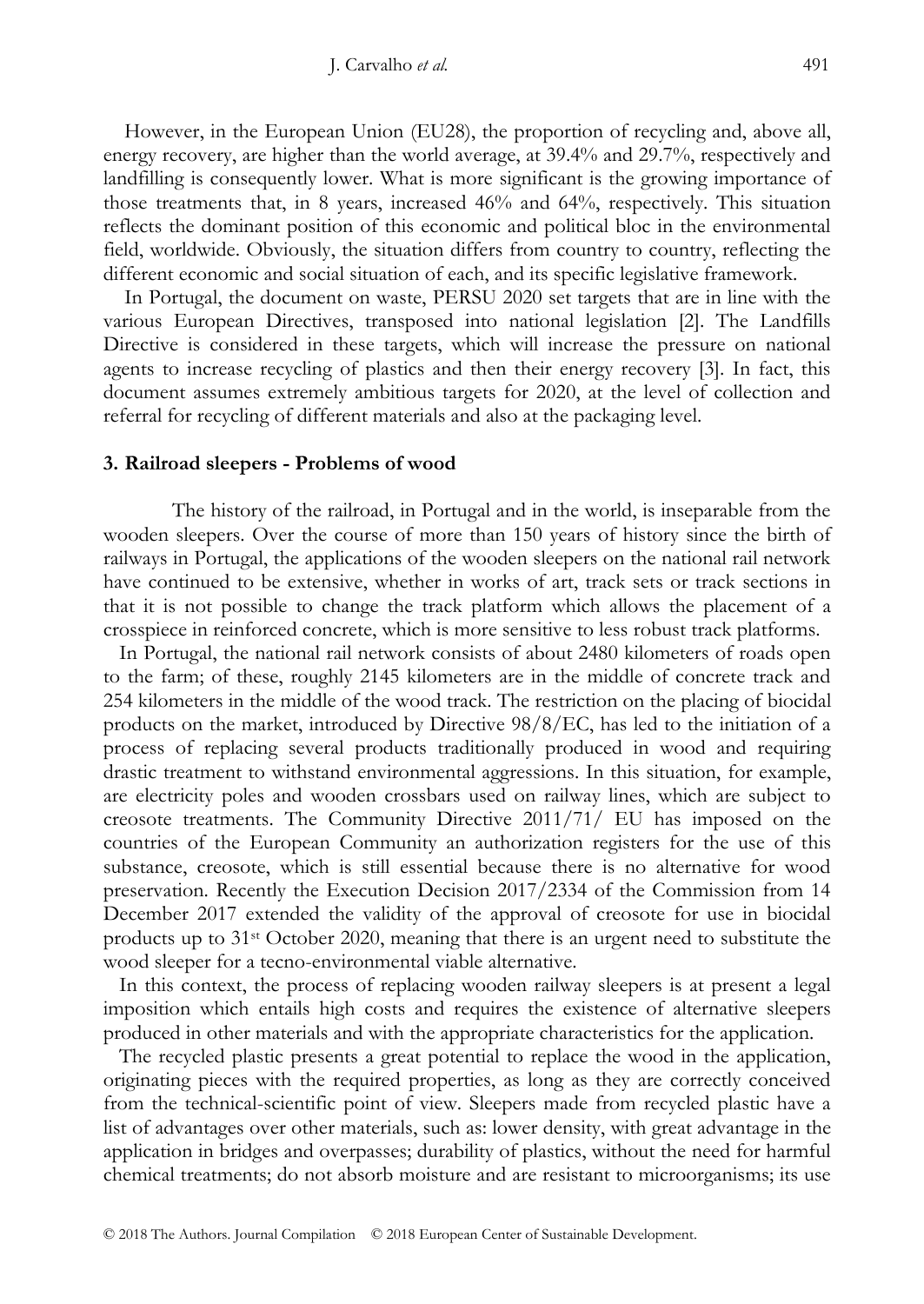avoids the slaughter of large numbers of trees for the production of sleepers; and finally, but of great importance, it significantly reduces the amount of waste mixed plastics deposited in landfill.

# **4. Purpose**

This project intends to explore the possibility of producing a product, with high technical requirements and specific characteristics, from a mixture of plastics from the row of mixed plastics. The intention is to act in the level of valorization of this waste, to produce a product of high technical value - the crossings for railway lines. The final objective will be the development of eco-sustainable railway bridges (in the prototype phase), which will be tested in a real working environment.

 Thus, starting from the technical and functional requirements of the sleepers, the project has the following specific objectives (which form the basis of the main research lines of this project):

• Research and development of a new material mainly of mixed plastics, where loads (long fibers) and nano loads will be introduced, which will increase its mechanical resistance and other characteristics such as electrostatic dissipation, among others;

• Investigation of a sleeper geometry (product specification) that allows answering functional assembly, damping and vibration issues. The geometry when combined with the material also plays a very important role in increasing the stiffness of the product;

• Investigation of a new production process that meets the requirements defined for this type of production. This new process should make it possible to increase the homogeneity of the material to be developed, mainly of PM, and to obtain railway crosspieces with more homogeneous sections at the material level. With the current production process, the products produced by Extruplás have empty spaces inside it, which has important implications for the decrease of the mechanical properties of the products produced and the overall variability of their properties. Parallel to the technical issues, the new production process will be evaluated from the environmental and energy point of view, and its sustainability compared to the process currently recommended in the company Extruplás;

• Development of Life Cycle Analysis and Cost, as well as the environmental evaluation of the sleepers tested in real scenario;

• Tests and tests of sleepers in real operating situation.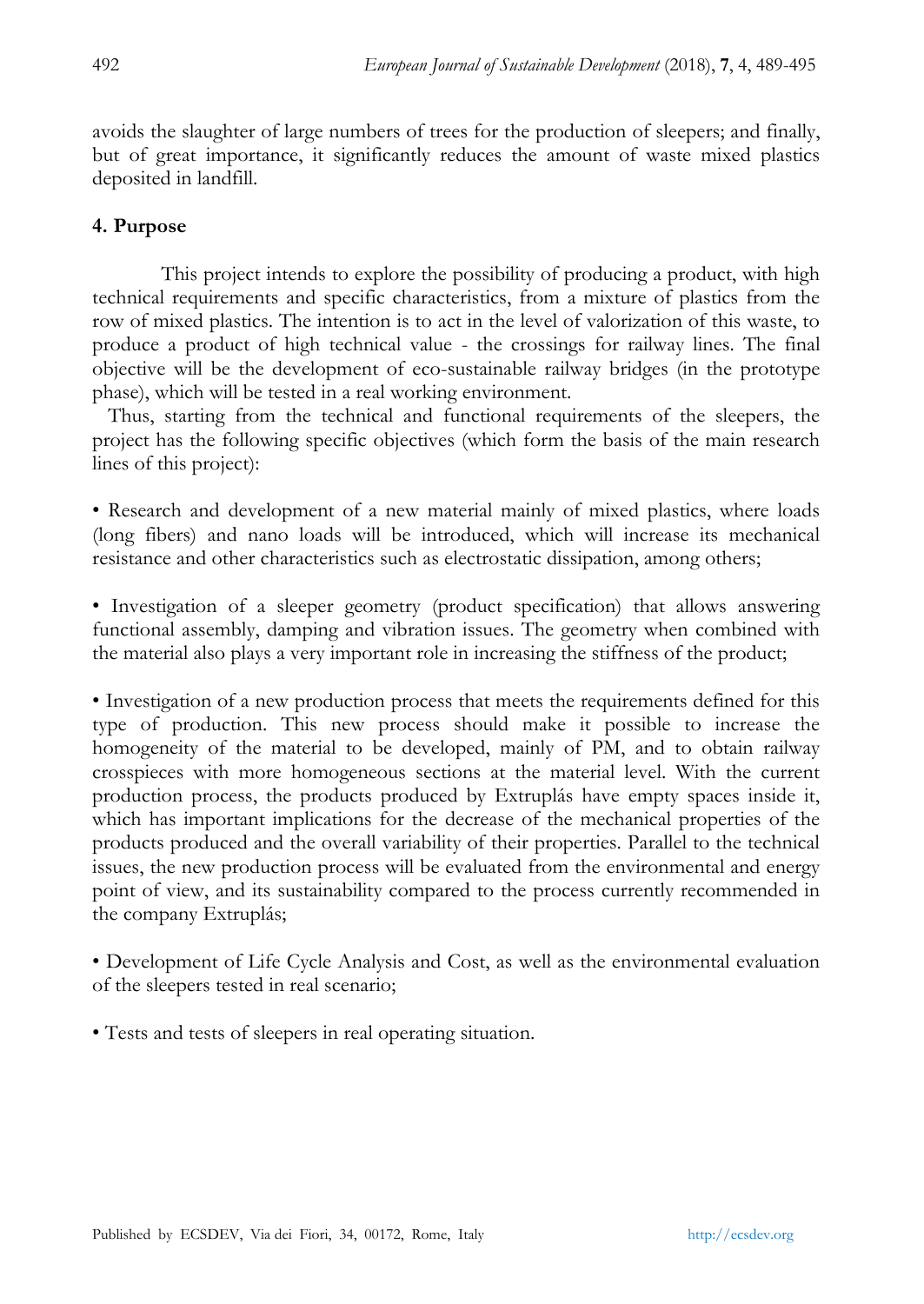## **5. Consortium**

In order to carry out this project, a group of entities with experience and complementary skills, namely the leading company EXTRUPLÁS, the Innovation Pole in Polymer Engineering (PIEP) and the Center for Waste Valorization (CVR) which with the technical support of Infraestruturas de Portugal (IP) will be able to develop and test a new railroad of quality and with a lower environmental impact.

 Overall the ECO SUSTAINABLE RAIL project will contribute to reduce the deposition of mixed plastics in landfill, respond to a need in the rail sector, as well as allow the expansion and differentiation of EXTRUPLÁS's product portfolio, which will strengthen its position in the recycling sector.

## **6. Environmental Assessment - CVR ongoing work**

In EcoSustainable Rail project CVR is responsible for the environmental assessment of the new plastic sleeper and its comparison with traditional wood sleepers. Therefore, CVR will perform an environmental evaluation of the products as well as the LCA studies.

 The ecotoxicological evaluation will be carried out in two phases and at different levels. In the initial phase the product will be tested in two levels, being the first the sleepers

composition (VOCs, Metals, PCBs, HAPs, etc) and its leaching (Metals, COvs, pH, etc).

 In a second phase the environmental evaluation will involve the local where the new product will be installed, allowing to assess the impacts on the environment, namely soil (Metal, COVs, etc) and water (Metals, COVs, CQO, CBO5, etc). It is foreseen, to perform tests before and after the demonstration in real situation.

 Regarding the LCA approach the main diagrams used in the EcosustainableRail projects are indicated in Figure 2, where it is shown the concept difference between wood and plastic sleepers.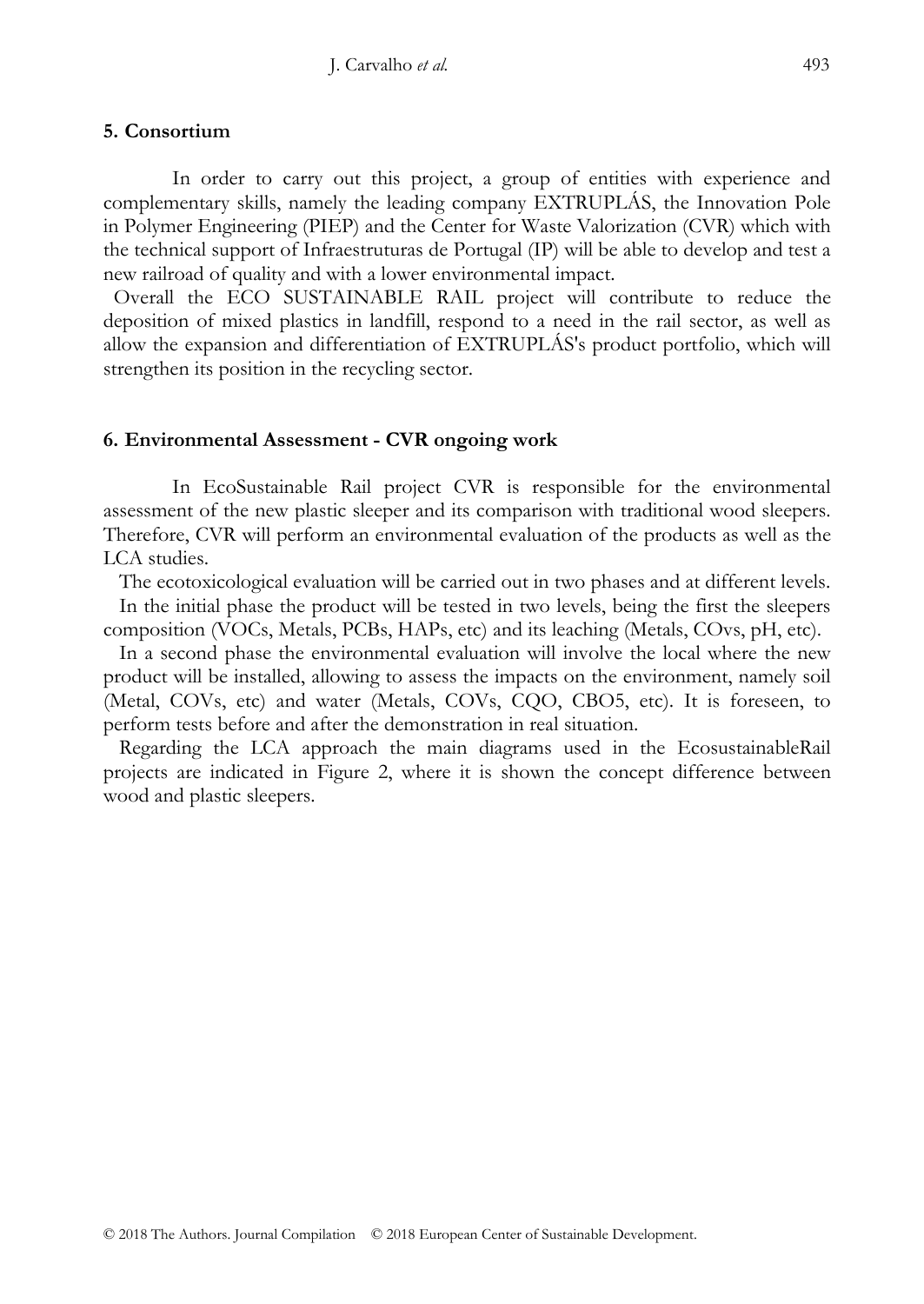